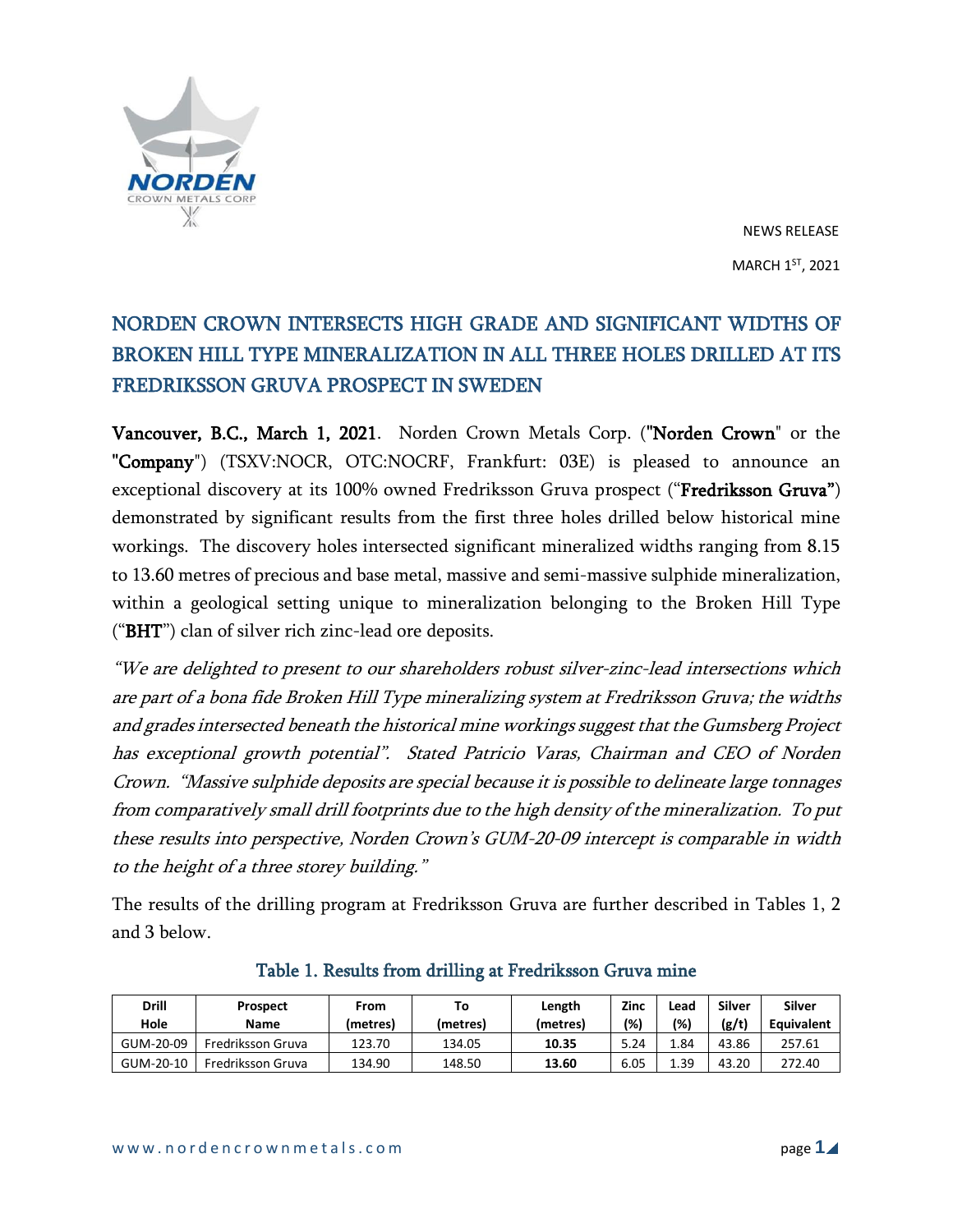

| GUM-20-11 | Fredriksson Gruva | <b>Q5</b><br>---<br>151.85<br>____ | 160.00<br>. | 8.15<br>__ | 3.83<br>___ | 0.503 | רי הו<br>د1.04<br>____ | $- - - -$<br>72.IJ |
|-----------|-------------------|------------------------------------|-------------|------------|-------------|-------|------------------------|--------------------|
|           |                   |                                    |             |            |             |       |                        |                    |

\*Insufficient drilling has been completed to definitively determine true thickness; true thickness is estimated to be between 90-95% for holes GUM-20-09 to -11 based on angle to core axis and 3D interpretation. Metal ratios are calculated assuming 100% recoveries at US \$1806 Gold, US \$27.65 Silver, US \$ 1.05 Lead and US \$ 1.29 Zinc.

# Drilling Program at Fredriksson Gruva

The three discovery drill holes (totaling 569 metres) completed at Fredriksson Gruva were part of an eleven hole 2,365.6 metre diamond drill program completed at the Company's 100% owned Gumsberg Project, located in the Bergslagen Mining Region of southern Sweden. The objective of the drill program was to demonstrate that mineralization continues beneath the historical mine workings, which extend to 91 metres below surface. The program was also designed to confirm historical silver-zinc-lead grades, thicknesses, and to test the continuity of this mineralization. Holes GUM-20-09 and GUM-20-10 are positioned 30 metres down plunge of the historical underground workings and are spaced 40 metres apart. Hole GUM-20-11 is 30 metres below GUM-20-10 (60 metres below the historical workings) (see Figure 1).

An important aspect of the mineralization is that the massive to semi-massive sulphide intervals are developed within a broader sequence of highly magnetic iron and manganeserich chemical sediments. This distinctive and thick sequence of chemical sedimentary rocks will provide an important marker horizon that will be used to track the mineralization along strike and at depth. Future diamond drilling at Fredriksson Gruva will continue testing the continuity of BHT style massive sulphide mineralization and associated iron formation below the historical mine workings where ongoing 3D geological modeling demonstrates that silverzinc-lead mineralization extends to at least 290 metres in depth.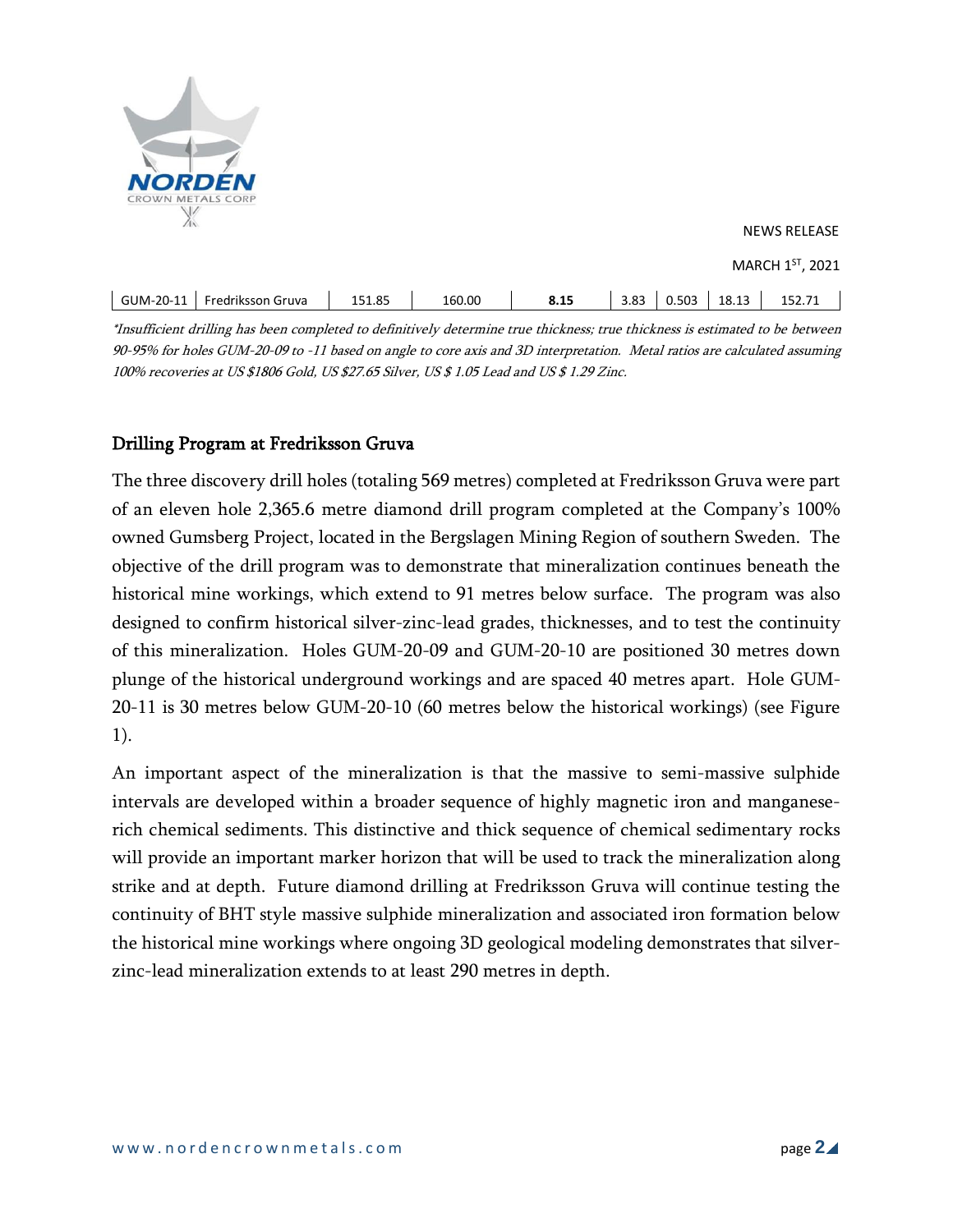

MARCH 1<sup>ST</sup>, 2021



Figure 1. Oblique section looking southwest showing recent drill intercept pierce points (red), historical pierce points (grey) and currently modeled silver-zinc-lead mineralization (pink) at the Fredriksson Gruva BHT Prospect.

|  |  |  |  |  | Table 2. Drill results from the recently completed 2020-2021 drilling at Fredriksson Gruva |  |
|--|--|--|--|--|--------------------------------------------------------------------------------------------|--|
|--|--|--|--|--|--------------------------------------------------------------------------------------------|--|

| <b>Drill</b><br>Hole | <b>Prospect</b><br><b>Name</b> | From<br>(metres) | To<br>(metres) | Length<br>(metres) | Zinc<br>(%) | Lead<br>(%) | <b>Silver</b><br>(g/t) | Silver<br><b>Equivalent</b> |
|----------------------|--------------------------------|------------------|----------------|--------------------|-------------|-------------|------------------------|-----------------------------|
| GUM-20-09            | Fredriksson Gruva              | 123.70           | 134.05         | 10.35              | 5.24        | 1.84        | 43.86                  | 217.57                      |
| GUM-20-09            | Fredriksson Gruva              | 123.70           | 128.00         | 4.30               | 4.54        | 2.69        | 73.53                  | 246.45                      |
| GUM-20-10            | Fredriksson Gruva              | 122.00           | 130.20         | 8.20               | 1.55        | 0.38        | 14.98                  | 63.14                       |
| GUM-20-10            | Fredriksson Gruva              | 120.00           | 120.40         | 0.40               | 8.18        | 0.01        | 2.98                   | 216.11                      |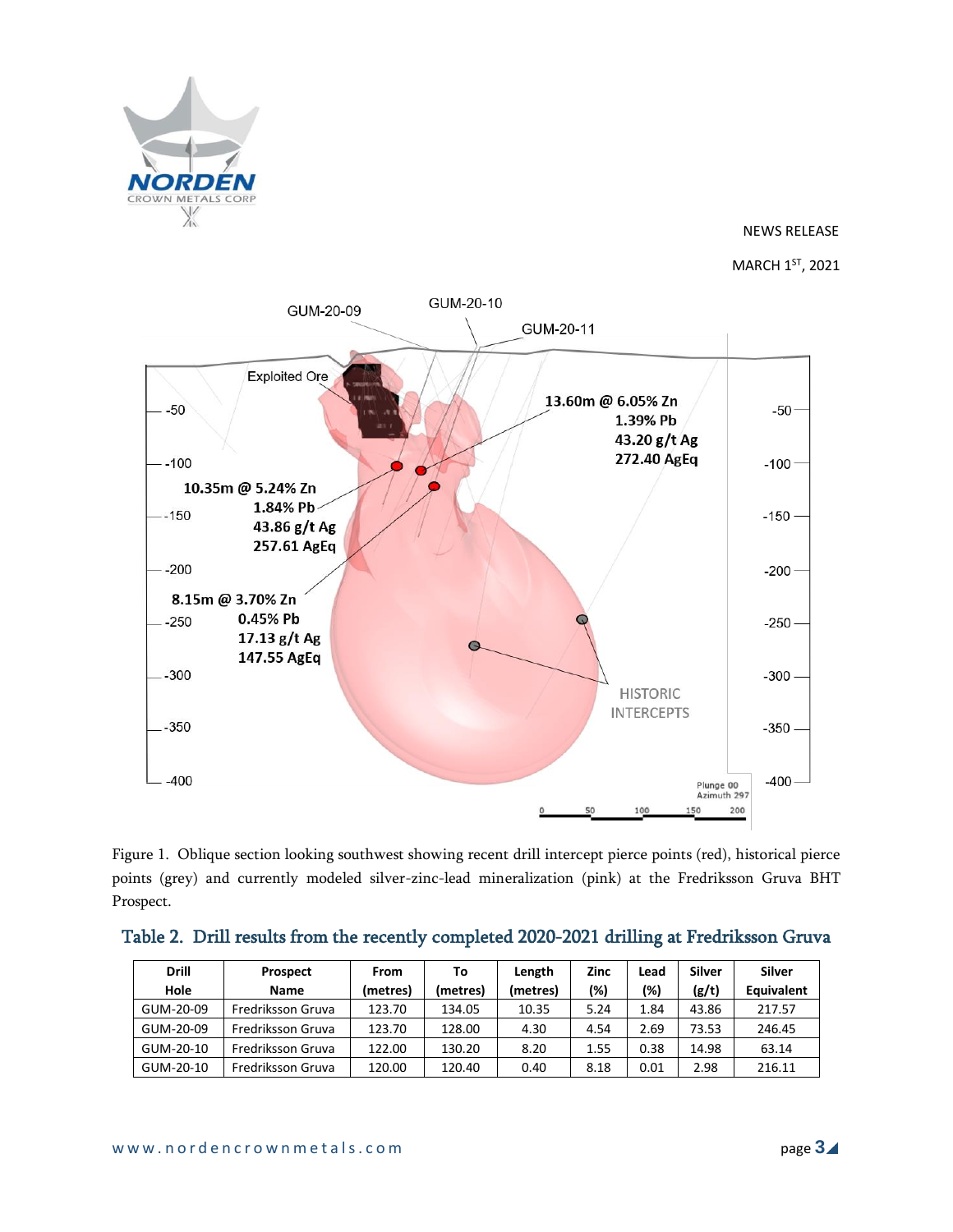

| GUM-20-10 | Fredriksson Gruva | 122.00 | 126.50 | 4.50  | 1.72  | 0.40 | 14.99 | 67.84  |
|-----------|-------------------|--------|--------|-------|-------|------|-------|--------|
| Incl.     | Fredriksson Gruva | 128.00 | 130.20 | 2.20  | 2.15  | 0.61 | 19.63 | 87.93  |
| GUM-20-10 | Fredriksson Gruva | 134.90 | 148.50 | 13.60 | 6.05  | 1.39 | 43.20 | 229.08 |
| Incl.     | Fredriksson Gruva | 134.90 | 146.50 | 11.60 | 6.93  | 1.60 | 50.17 | 263.14 |
| and       | Fredriksson Gruva | 139.00 | 143.00 | 4.00  | 10.00 | 2.16 | 70.08 | 374.33 |
| GUM-20-11 | Fredriksson Gruva | 151.85 | 160.00 | 8.15  | 3.83  | 0.50 | 18.13 | 152.71 |
| Incl.     | Fredriksson Gruva | 151.85 | 158.60 | 6.75  | 4.47  | 0.54 | 20.69 | 148.12 |
| and       | Fredriksson Gruva | 151.85 | 154.50 | 2.65  | 8.21  | 0.25 | 23.61 | 242.35 |

MARCH 1<sup>ST</sup>, 2021

\*Insufficient drilling has been completed to definitively determine true thickness; true thickness is estimated to be between 90-95% for holes GUM-20-09 to -11 based on angle to core axis and 3D interpretation. Metal ratios are calculated assuming 100% recoveries at US \$1806 Gold, US \$27.65 Silver, US \$ 1.05 Lead and US \$ 1.29 Zinc.

| Table 3. Drill hole locations and Orientation Information |  |
|-----------------------------------------------------------|--|
|-----------------------------------------------------------|--|

| Drill Hole<br>ID | Drill Hole<br>Easting | Drill Hole<br><b>Northing</b> | Drill Hole<br>Elevation | Drill Hole<br>Depth | Drill Hole<br>Azimuth | Drill Hole<br>Inclination |
|------------------|-----------------------|-------------------------------|-------------------------|---------------------|-----------------------|---------------------------|
| GUM-20-09        | 521500                | 6684250                       | 231                     | 179                 | 260                   | 60                        |
| GUM-20-10        | 521502                | 6684293                       | 236                     | 178.5               | 250                   | 59                        |
| GUM-20-11        | 521522                | 6684286                       | 235                     | 211.5               | 260                   | 60                        |

A geological review of this newly recognized mineralization indicates that the mineralized formation is folded, forming a moderate to steeply eastward-plunging open anticline. BHT mineralization at Fredriksson Gruva is associated with an extensive regional-scale magnetiterich iron formation(s) and corresponding magnetic anomaly which Norden Crown intends to further delineate in the subsurface using detailed UAV magnetic geophysical surveys. Regional magnetic geophysical data sourced from the Geological Survey of Sweden suggests that the prospective magnetic anomaly (and coincident magnetite-bearing iron formation) extends over 21 kilometres across the Gumsberg West Licence (southwest of Fredriksson Gruva) greatly enhancing the exploration potential for further BHT discoveries (see Figure 2).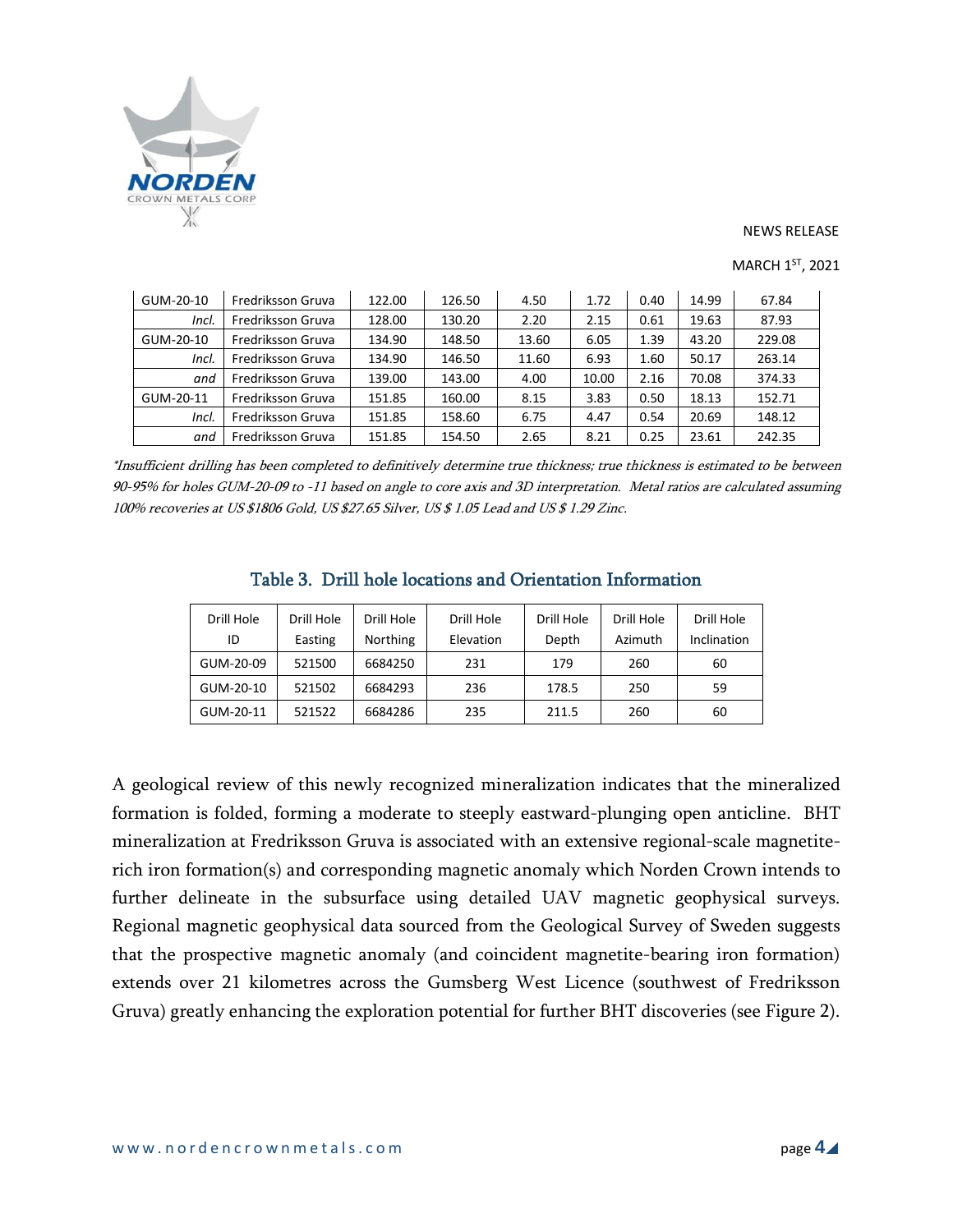

The nearest occurrence of BHT mineralization is located immediately south of the Gumbsberg claims at Stollgruvan, where the Gammsberg mine (6.7M Tonnes<sup>1</sup>) has been described as a BHT deposit hosted in banded iron formations<sup>2,3,4</sup>.



Figure 2. The location of the Fredriksson Gruva BHT deposit with the greater ~ 21 kilometre long BHT prospective magnetic anomaly.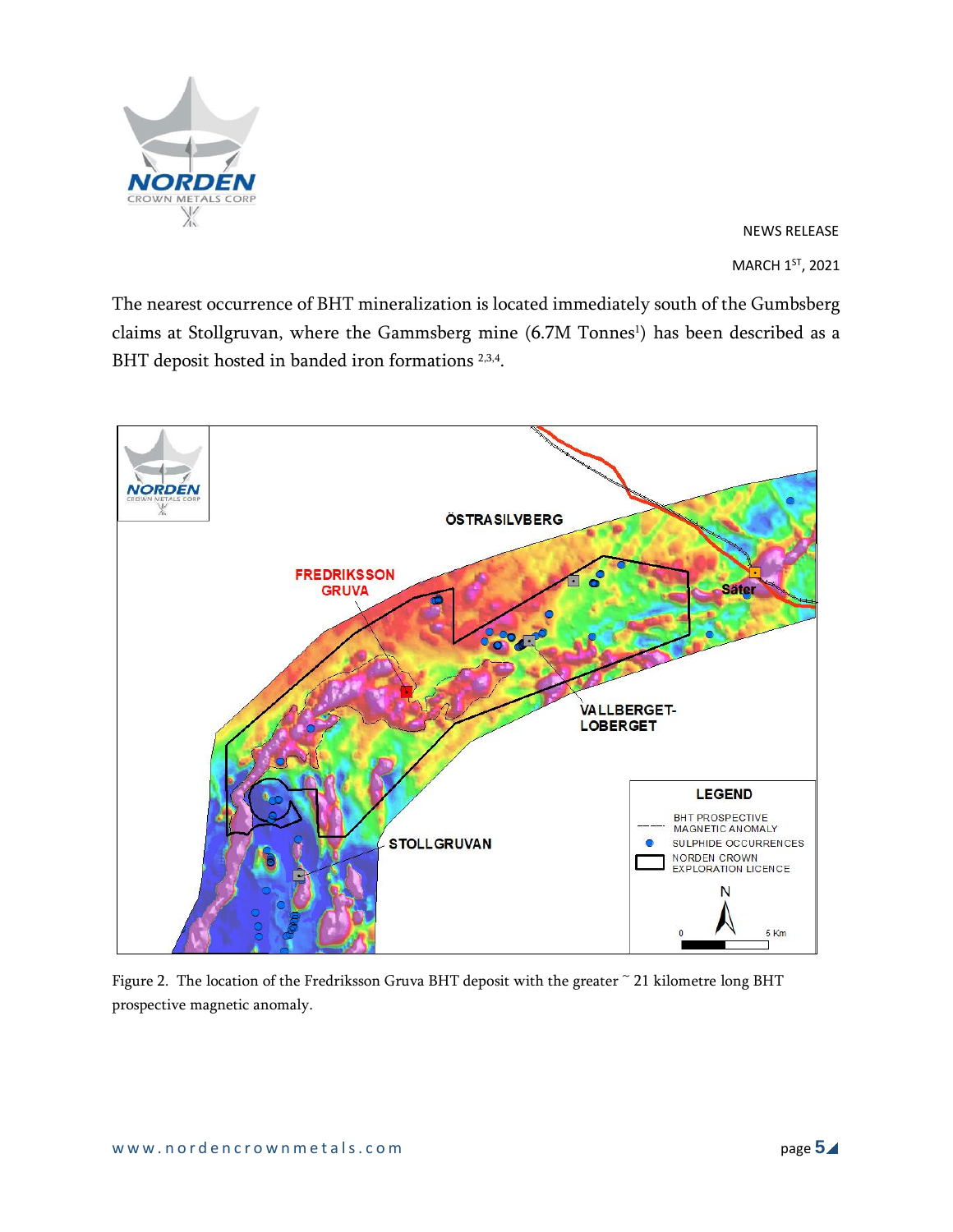

## About Broken Hill Type Deposits

BHT Ag-Zn-Pb deposits constitute some of the largest and highest-grade ore deposits in the world<sup>2</sup> (see Table 4). The namesake deposit, Broken Hill, is located in western New South Wales, Australia, and represents the largest accumulation of Pb, Zn, and Ag on Earth $^2$ .  $\,$  BHT  $\,$ deposits constitute a distinctive type of stratiform, sediment hosted lead-zinc mineral deposits. BHT deposits are characterized and distinguished from other silver-zinc-lead deposits by the chemistry of the sediment that host them and that they are usually associated spatially and temporally with volcanism.

Characteristic features of these types of deposits include:

- High grade  $Ag + Zn + Pb$  mineralized ores
- Metamorphic grades ranging to amphibolite-granulite facies
- Paleoproterozoic oxidized clastic metasedimentary host rocks in the absence of metamorphosed carbonates/calcsilicate horizons
- Spatially associated with bimodal (felsic and mafic) intrusive and volcanic rocks, and stratabound gahnite- and garnet-bearing rocks and iron formations
- Stacked orebodies with characteristic Pb:Zn:Ag ratios and skarn-like (generally pyroxenoid dominated) Fe-Mn-Ca-F gangue assemblages
- Sulfur-poor assemblages
- A spatial relationship to continental rifts

Significantly, the intimate association with magnetite iron formations is considered an important guide for Norden Crown to follow and explore for continuous mineralized BHT deposits along the +21 kilometre belt of prospective iron formation. In addition, the association of manganiferous garnets (spessartine), the presence of stratabound gahnite in the metamorphosed sedimentary rocks, and anomalous base metals in these deposit types provide an excellent first pass screening that will be useful for evaluating these prospective iron formations for their potential to host BHT deposits.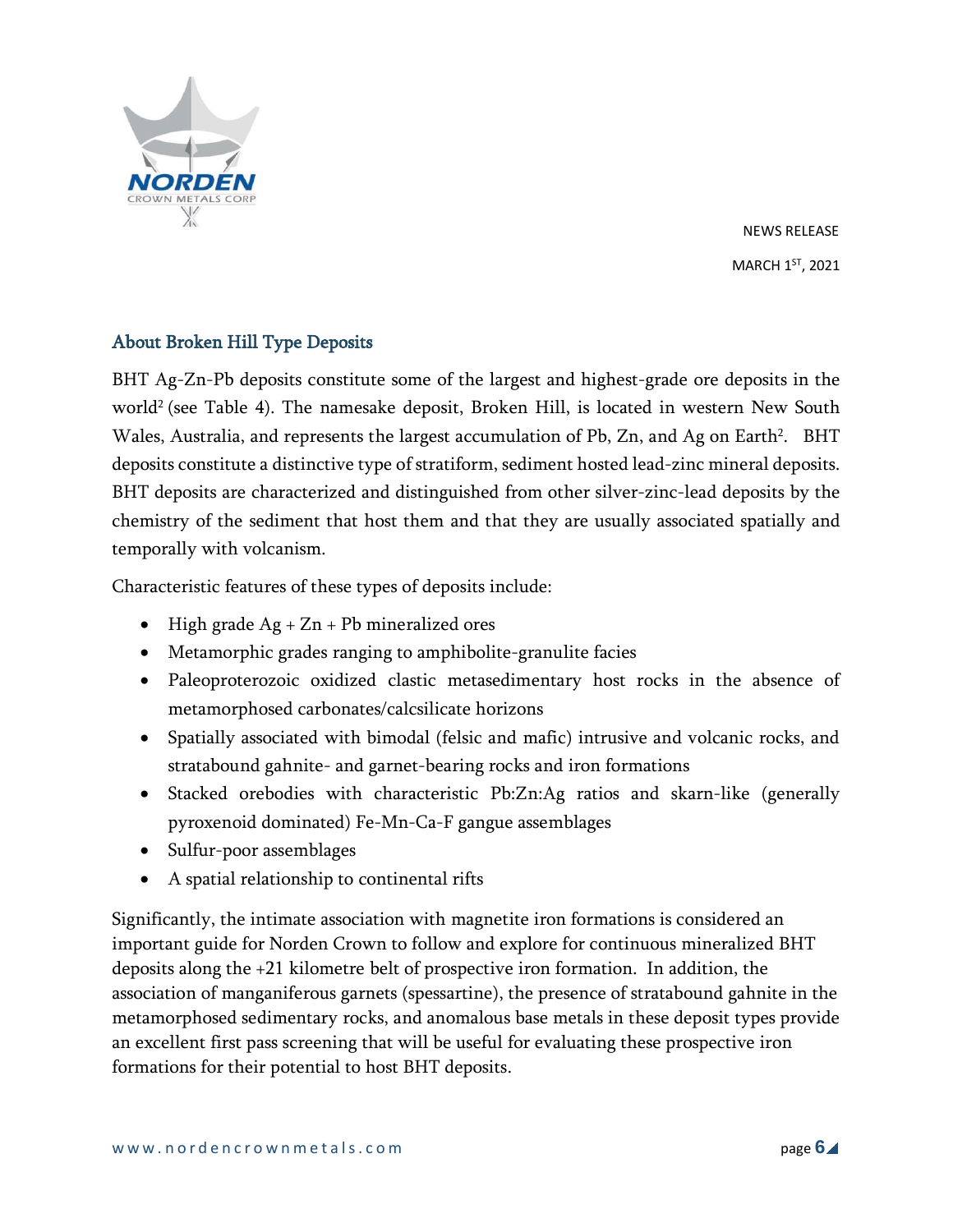

MARCH 1<sup>ST</sup>, 2021

# Table 4. Globally Significant BHT Deposits Tonnage and Grades

|              |                                                  | <b>Millions</b> | <b>Silver</b> | Lead | Zinc | $\text{lead} + \text{Zinc}$ | Silver Equiv.* |
|--------------|--------------------------------------------------|-----------------|---------------|------|------|-----------------------------|----------------|
|              | <b>Deposit</b>                                   | <b>Tonnes</b>   | (g/t)         | (%)  | (%)  | (%)                         | (g/t)          |
| Australia    | Broken Hill <sup>6</sup>                         | 280             | 148           | 10   | 8.5  | 18.5                        | 656.27         |
|              | Cannington (BHP Maiden reserves) <sup>6</sup>    | 45              | 520           | 11.9 | 4.8  | 16.7                        | 954.65         |
|              | Cannington (S-32 Underground 2017) <sup>7</sup>  | 61              | 187           | 5.25 | 3.21 | 8.46                        | 413.73         |
|              | Cannington (S-32 Open Cut 2017) <sup>7</sup>     | 29              | 91            | 2.89 | 2.27 | 5.16                        | 231.92         |
|              | Pegmont (QLD) <sup>6</sup>                       | 11              | 11            | 8.4  | 3.7  | 12                          | 327.79         |
| Sweden       | Zinkguravan (Vielle Montagne 2002) 8             | 40              | 100           | 5.5  | 10   | 15.5                        | 550.06         |
|              | Zinkgruvan (North/RioTinto/Lundin) Mined 94-16 8 | 19.3            | 84            | 4    | 9.9  | 13.9                        | 495.44         |
|              | Zinkgruvan (Current Lundin) 8                    | 15.7            | 84            | 3.7  | 9.3  | 13                          | 469.14         |
|              | Stollberg <sup>9</sup>                           | 6.7             | 60            | 2.6  | 7.7  | 10.3                        | 367.94         |
| South Africa | Gamsberg (S Af) <sup>6</sup>                     | 150             | 6             | 0.6  | 7.1  | 7.7                         | 247.51         |
|              | Big Syncline (S. AF) <sup>6</sup>                | 101             | 13            | 1    | 2.5  | 3.5                         | 116.66         |
|              | Black Mt (S. Af) <sup>6</sup>                    | 82              | 30            | 2.7  | 0.6  | 3.3                         | 112.96         |
|              | Broken Hill (S.AF) <sup>6</sup>                  | 38              | 82            | 6.4  | 2.9  | 9.3                         | 325.96         |

\*Silver Equivalent values are calculated using metal ratios assuming 100% recoveries at US \$1806 Gold, US \$27.65 Silver, US \$ 1.05 Lead, US \$ 1.29 Zinc.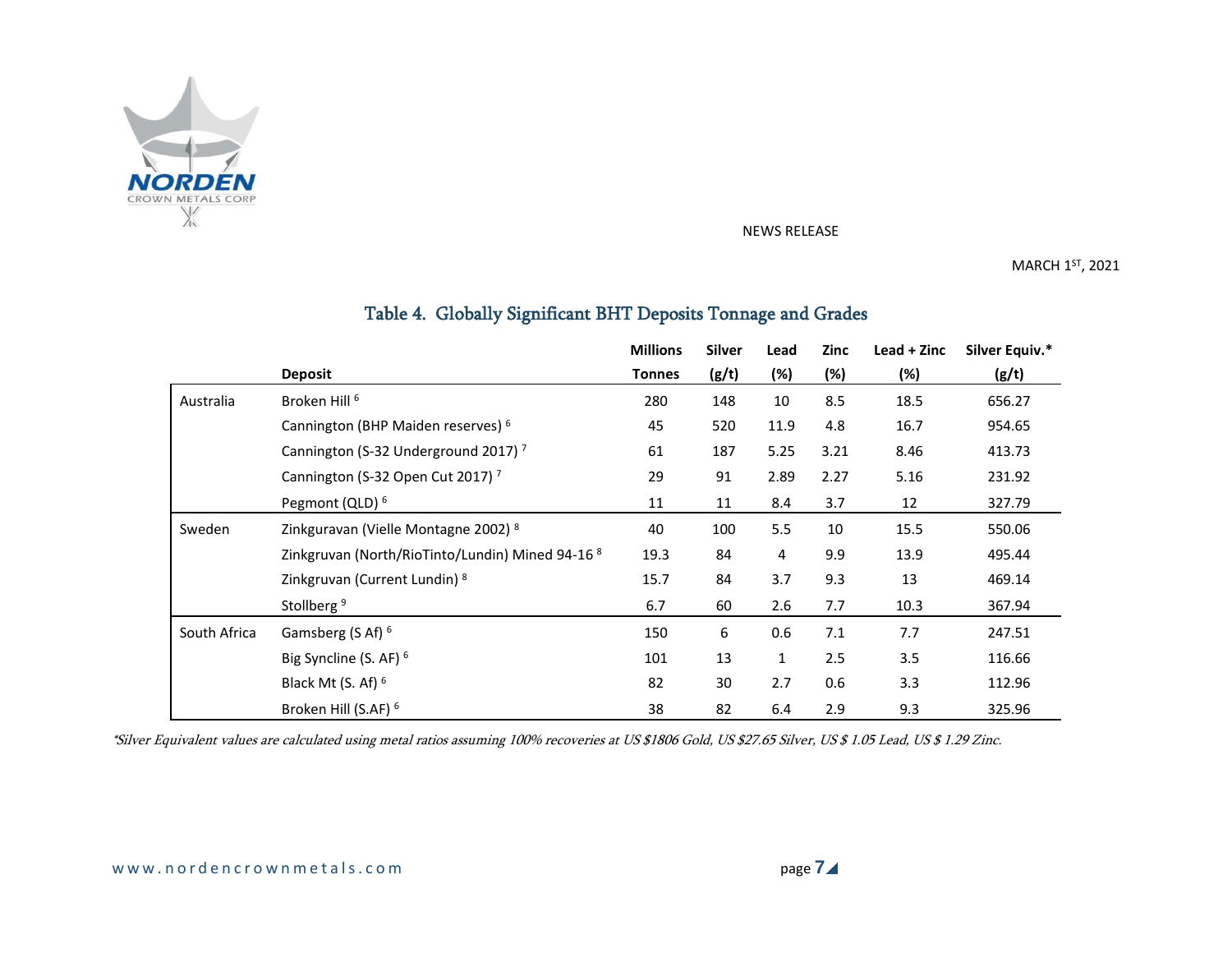

## Quality Control, Quality Assurance and Core Handling Protocols

Drill core is logged and prepped for sampling before submittal to ALS in Malå, Sweden where it is cut, bagged and prepped for analysis. Accredited control samples (blanks and accredited standards) are inserted into the sample intervals regularly. Samples are dried (if necessary), weighed, crushed (70% < 2mm), and riffle split into two fractions. One is retained (coarse reject) and the other is pulverized to 85% < 75µm. Pulps are analyzed by ultra-trace ICP-MS (ME-MS41) and ICP-AES Au (Au-ICP22). Over detection limit samples are reanalyzed using ore grade ICP-AES by aqua regia (ME-OG62) or by AAS in the case of high-grade zinc (ZnAAORE).

### References to other Mines and Deposits

References to other mines and deposits made in this news release provide context for the Fredriksson Gruva and Gumsberg Project, which occurs in a similar geologic setting, but this is not necessarily indicative that the Projects host similar grades and tonnages of mineralization.

### References

<sup>1</sup> Raat, H., Jansson, N.F., and Lundstam, E., 2013, The Gränsgruvan Zn-Pb-Ag deposit, an outsider in the Stollberg ore field, Bergslagen, Sweden: Geology Applied to Mineral Deposits, Biennial Meeting, 12th, Uppsala, Sweden, August 12–15, 2013, Proceedings, p. 12–15.

<sup>2</sup> Spry, P.G., O'Brien, J.J., Frank, K.S., Teale, G. S., Koenig, A., Jansson, N., Allen, R. et al., 2015, Trace element compositions of silicates and oxides as exploration guides to metamorphosed massive sulphide deposits: examples from Broken Hill, Australia, and Stollberg, Sweden. 27th International Association of Applied Geochemists: Indicator Mineral Workshop, Tucson, April 2015, p. 23-29.

<sup>3</sup> Beeson, R., 1990, Broken Hill-type lead-zinc deposits – an overview of their occurrence and geological setting: Transactions of the Institution of Mining and Metallurgy, v. 99, p. 63-B175

<sup>4</sup>Spry, P.G., O'Brien, J.J., Frank, K.S., Teale, G. S., Koenig, A., Jansson, N., Allen, R.. et al. 2015, Trace element compositions of silicates and oxides as exploration guides to metamorphosed massive sulphide deposits: examples from Broken Hill, Australia, and Stollberg, Sweden. 27th International Association of Applied Geochemists: Indicator Mineral Workshop, Tucson, April 2015, p. 23-29.

<sup>5</sup>Edberg, L., and Flood, B., 1982. Rapport Grb 262 SLUTRAPPORT FRAN DIAMANTBORRNINGARNA VID FREDRIKSSONGRUVAN (GYLLINGEN) 1981/1982© Sveriges geologiska undersökning (SGU) (Geological Survey of Sweden)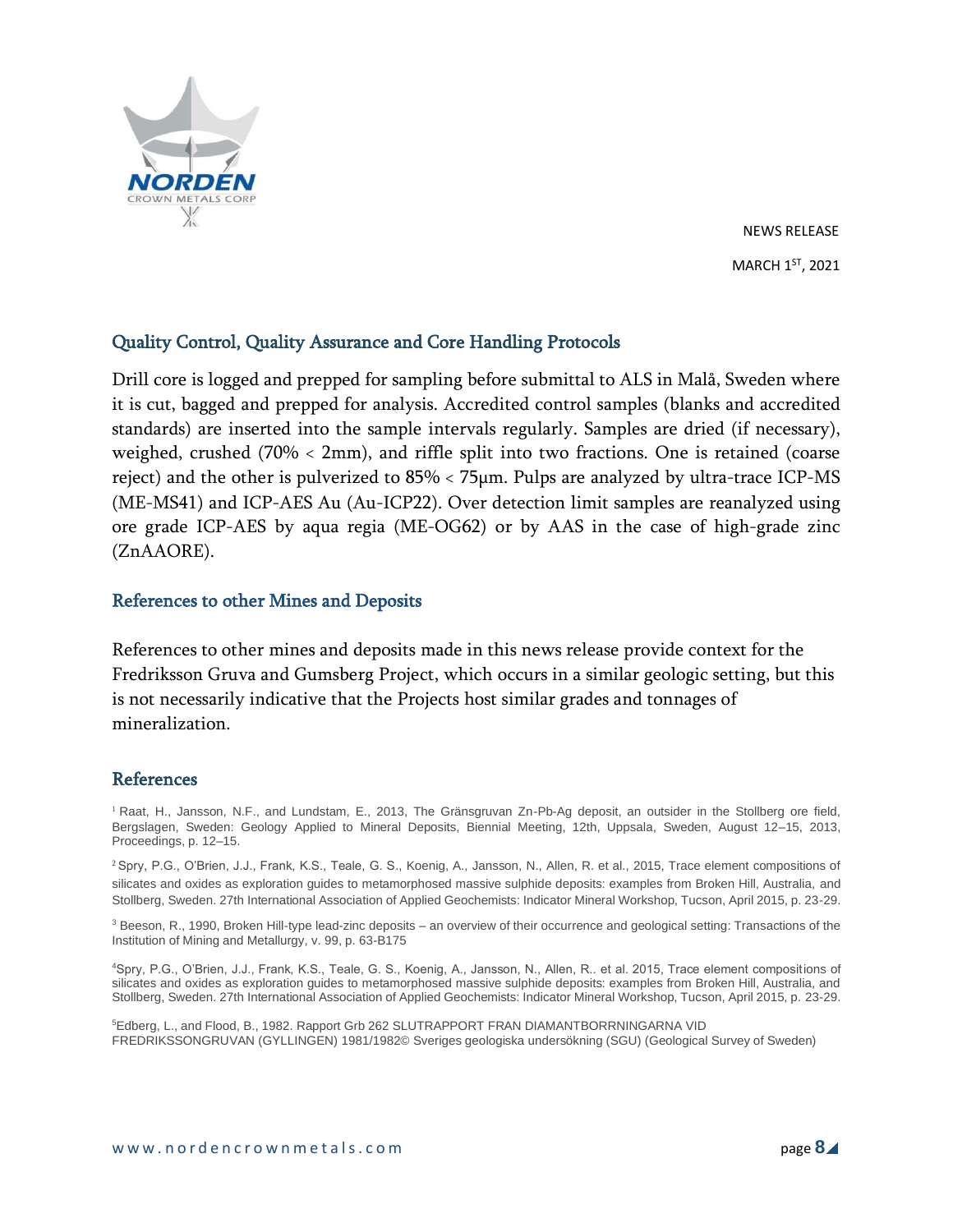

#### MARCH 1<sup>ST</sup>, 2021

<sup>6</sup>Large, R., Bull, S., Selley, D., Yang, J., Cooke, D., Garven, G., and McGoldrick, P., 2002 Controls on the formation of giant stratiform sediment-hosted Zn-Pb-AG deposits: with particular reference to the north Australian Proterozoic, in Giant ore deposits, CODES special publication 4, Universitiy of Tasmania, Australia. 269pp and BHP Billiton Corporate Presentation - Stewart 2002

<sup>7</sup>Readford, M and Curypto, T, South 32 - Cannington Mineral Resources update, 24 August, 2017. https://www.south32.net/docs/default-source/all-financial-results/fy2017-full-year-financial-results/cannington-mineral-resourcesand-ore-reserves-update.pdf.

<sup>8</sup>Daffern, T., Ellis, R., King, P., Richardson, S., Glucksman, E., Beveridge, A., NI 43-101 TECHNICAL REPORT FOR THE ZINKGRUVAN MINE, SWEDEN November 2017, Prepared by Wardell Armstrong International for Lundin Mining. Approved by Dr. P.S., Newal, 30, November 2017.

9Raat, H., Jansson, N.F., and Lundstam, E., 2013, The Gränsgruvan Zn-Pb-Ag deposit, an outsider in the Stollberg ore field, Bergslagen, Sweden: Geology Applied to Mineral Deposits, Biennial Meeting, 12th, Uppsala, Sweden, August 12–15, 2013, Proceedings, p. 12–15.

## About Norden Crown Metals Corp.

Norden Crown is a mineral exploration company focused on the discovery of silver, zinc, copper, and gold deposits in exceptional, historical mining project areas spanning Sweden and Norway. The Company aims to discover new economic mineral deposits in known mining districts that have seen little or no modern exploration techniques. The Company is led by an experienced management team and an accomplished technical team, with successful track records in mineral discovery, mining development and financing.

### Qualified Person

Patricio Varas, P.Geo, a Qualified Person as defined by National Instrument 43-101 Standards of Disclosure for Mineral Projects, has read and approved all technical and scientific information contained in this news release.

## On behalf of Norden Crown Metals Corp.

Patricio Varas, Chairman and CEO

For more information on Norden Crown please visit the Company website at www.nordencrownmetals.com or contact us at +1.604.922.8810 or info@nordencm.com.